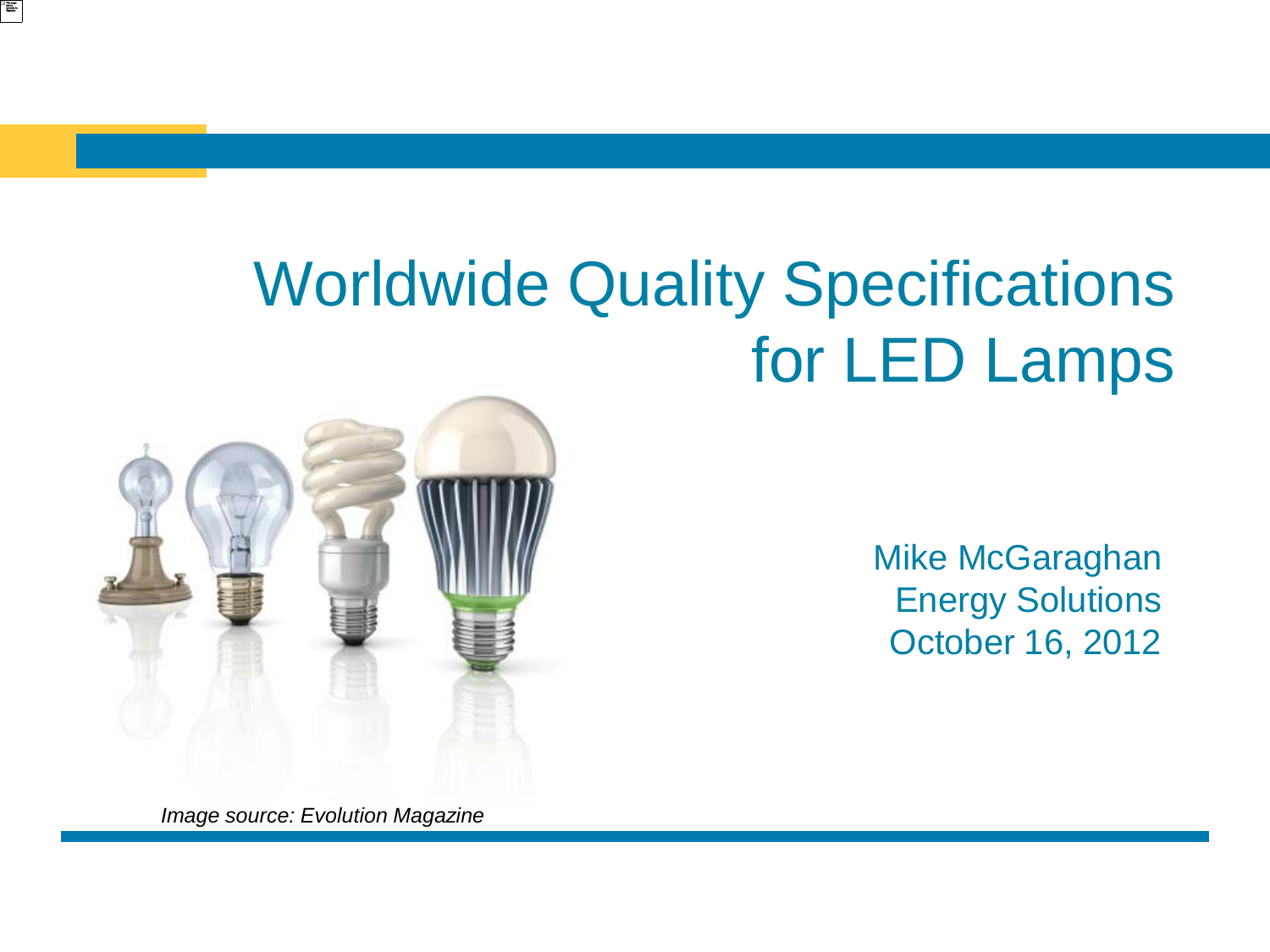## **What is a "quality" light bulb?**

E

 $\overline{\phantom{0}}$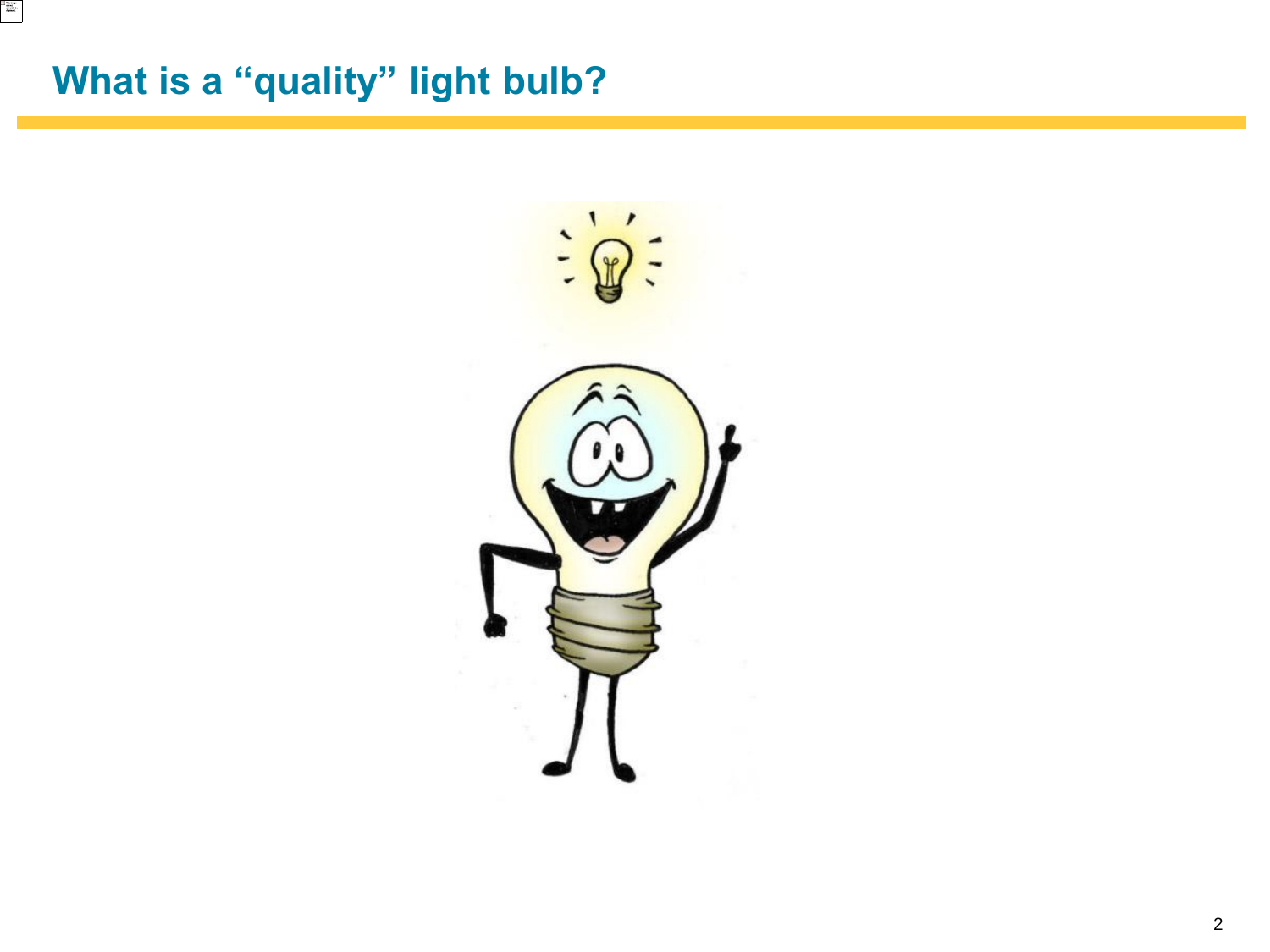### **The Need for Guidance**

### *Wide Range of Performance:*

- Lumen Output
- **Longevity**
- **Dimmability**
- Color Rendering (CRI)
- Color Appearance and Consistency
- **Light Distribution**
- Flicker
- Power factor
- Total harmonic distortion
- Warranty
- Operating voltage
- Run-Up Time
- Many more...









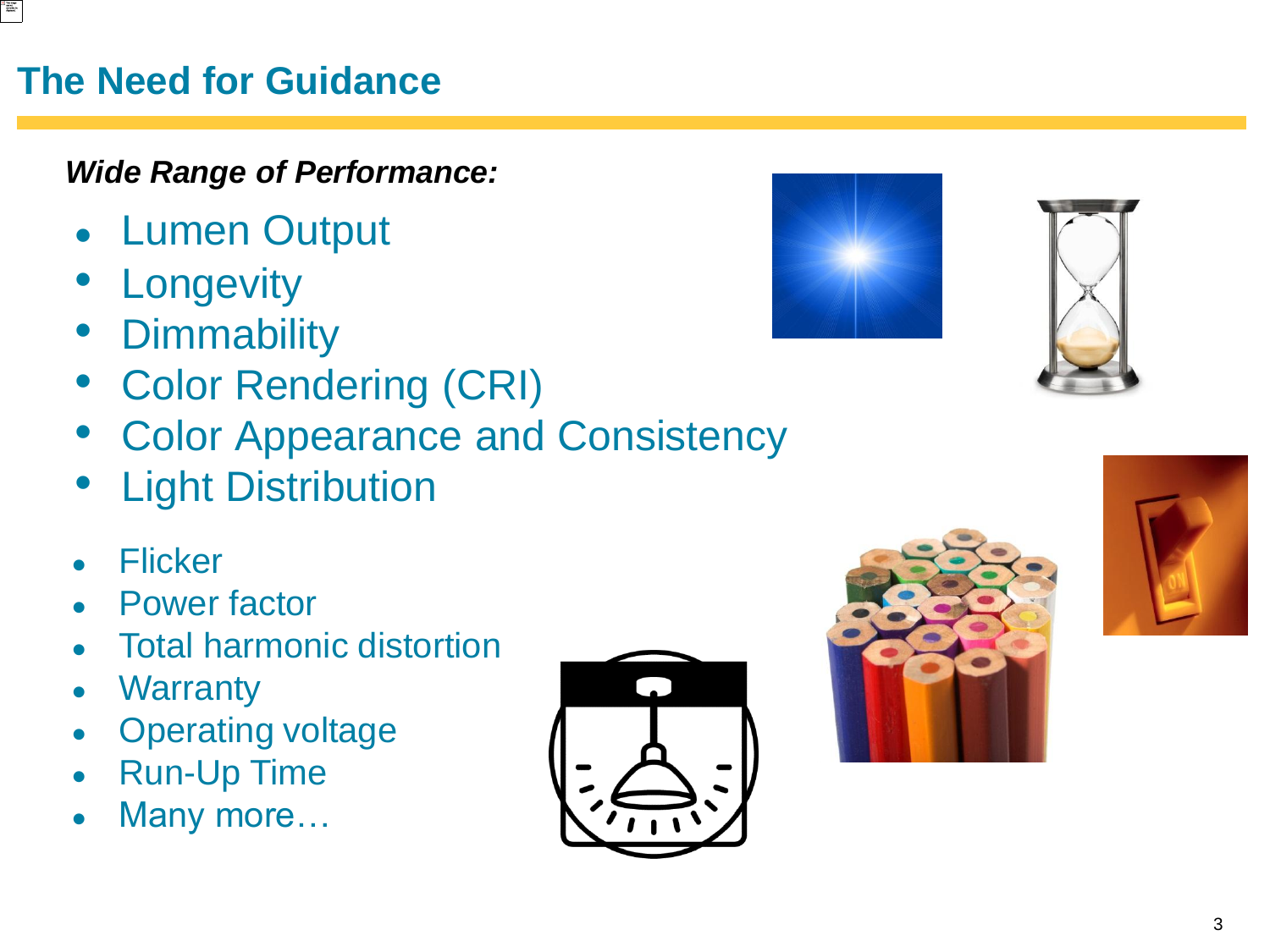### **The Need for Guidance**

### *Examples:*

• Low CRI versus high CRI



*Image source: Lighting Matters' LED Blog, lightingmatters.com.au/blog/ledlight-quality-cri/* 

Warm CCT versus cool CCT



*Image source: EcoWonk, www.ecowonk.com*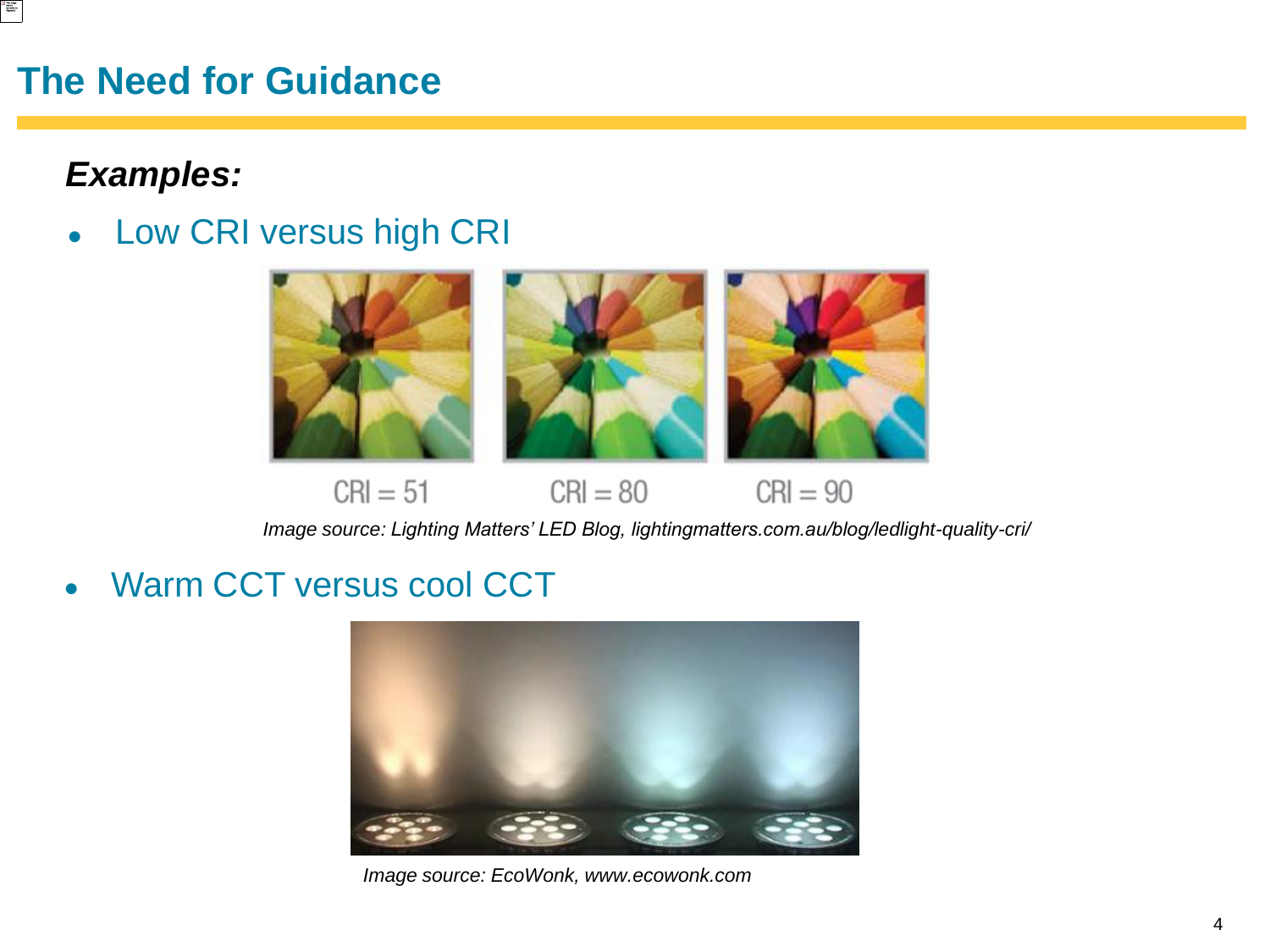### **Voluntary Quality Specifications Around the World**



**(global)**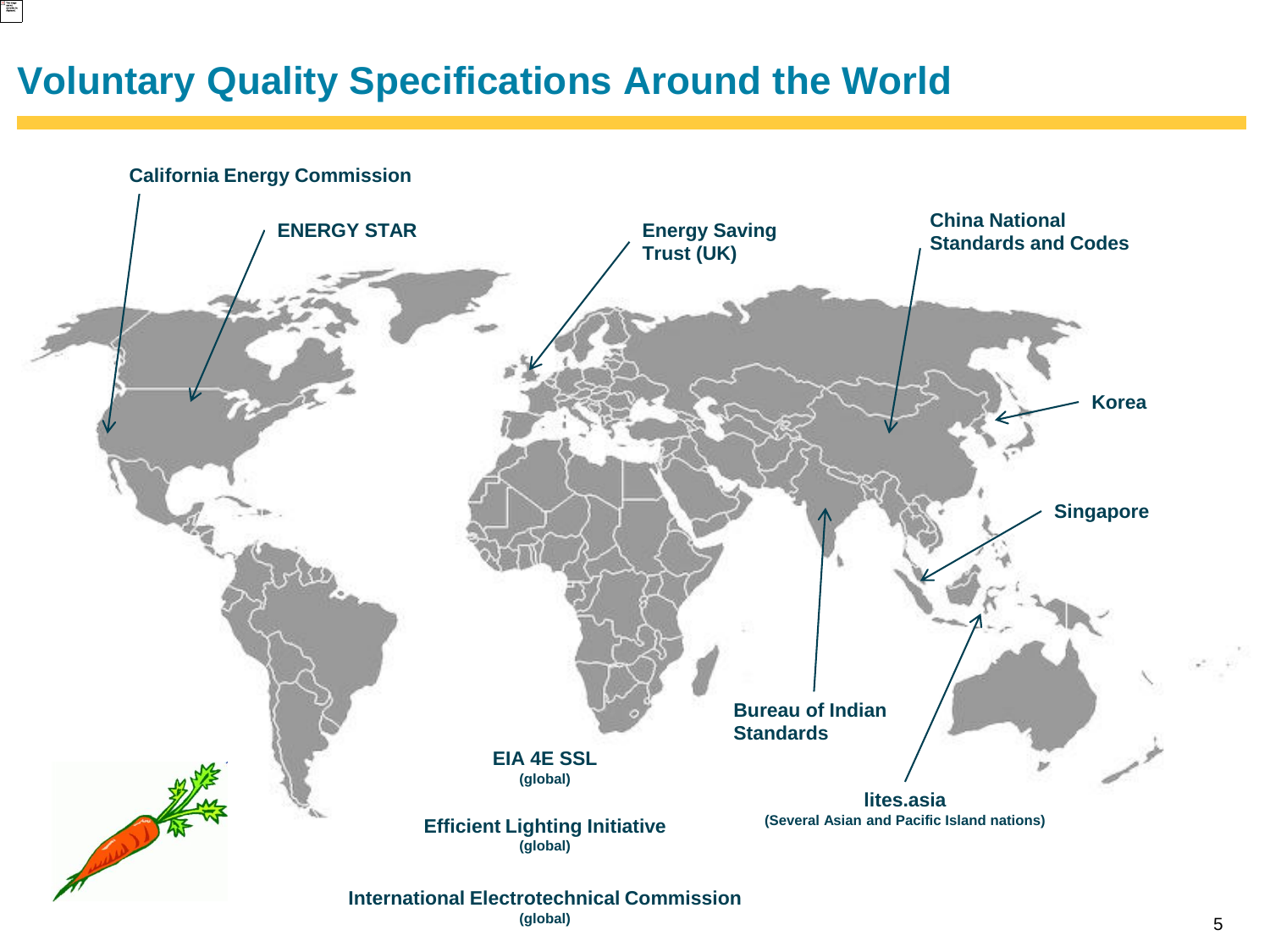### **IEC PAS 62612**

### *Type*

Test Procedure

### *Effective Date*

2009

### *Scope of Coverage*

Self-Ballasted LED Lamps

### *Overview*

- This document provides testing requirements that can be used to generate manufacturer claims
- Follow up 62717 (2011) addresses LED modules

*For More information:* [http://webstore.iec.ch/preview/info\\_iecpas62717%7Bed1.0%7Den.pdf](http://webstore.iec.ch/preview/info_iecpas62717{ed1.0}en.pdf)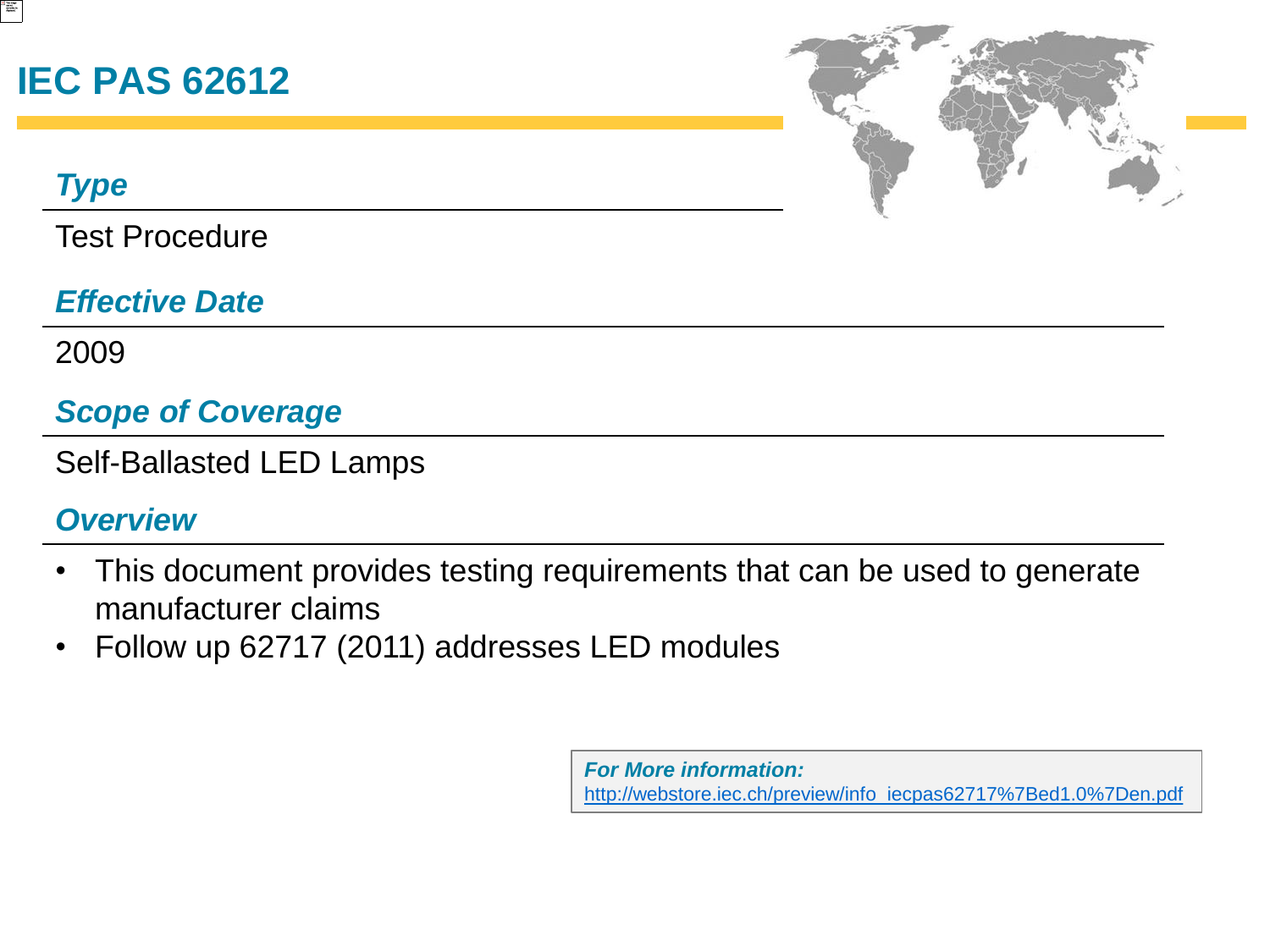### **IEA 4E SSL**



### *Type*

Voluntary specification - International

### *Effective Date*

August 2012

### *Scope of Coverage*

1) Indoor, residential non-directional 2) Indoor Resi directional 3) Downlights, 4) linear fluorescent replacement LEDs (not yet complete)

### *Overview*

- Defines three performance tiers (acceptable, better, best):
	- Efficacy: 50lpw, 65lpw, 80lpw
	- Color Rendering: 70, 80, 80 CRI
- Unique specifications for color consistency, longevity, color maintenance, light distribution, lag start time, flicker, power factor, harmonic distortion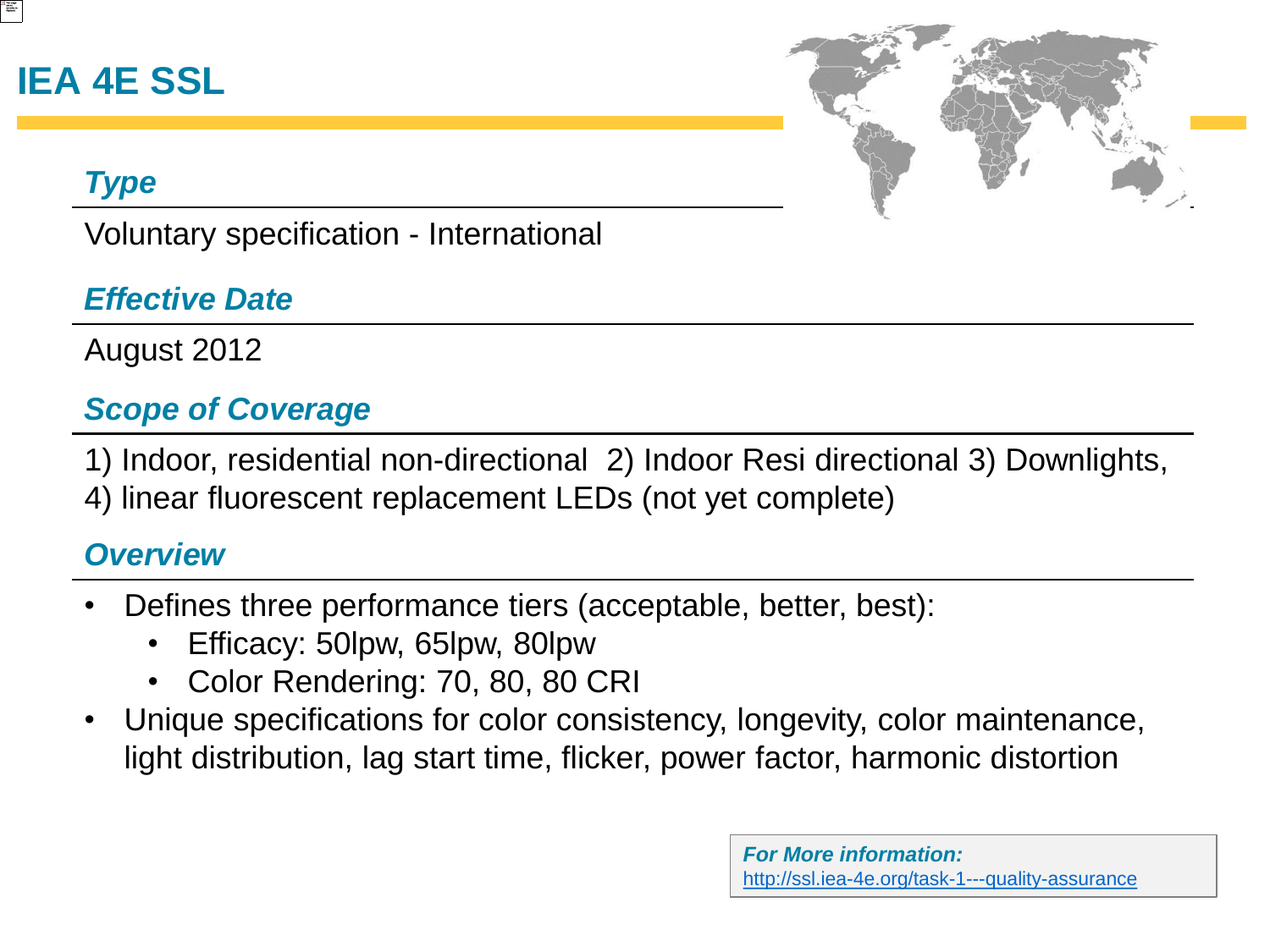

### *Type*

Voluntary specification in developing and transition economies

### *Effective Date*

Issued March 2011, Effective June 2011

### *Scope of Coverage*

Non-directional self-ballasted LEDs for general lighting

### *Overview*

- Manufacturers submit product test results for certification and listing
- Utilizes IEC test methods
- Lumen and Color Maintenance requirements
- 7 Step color consistency, 80 CRI, PF .5
- Labeling requirements for expected replacement lamp equivalency

*For More information:*  [<!-- var prefix = 'ma' + 'il' + 'to'; var path = 'hr' + 'ef' + '='; var addy91976 = 'info' + '@' + 'efficientlighting' + '.' + 'net'; document.write\( '<a ' + path + '/'' + prefix + ':' + addy91976 + '/'>' \); document.write\( addy91976 \); document.write\( '](http://www.efficientlighting.net/JavaScript)'>info@efficientlighting.net <http://www.efficientlighting.net/>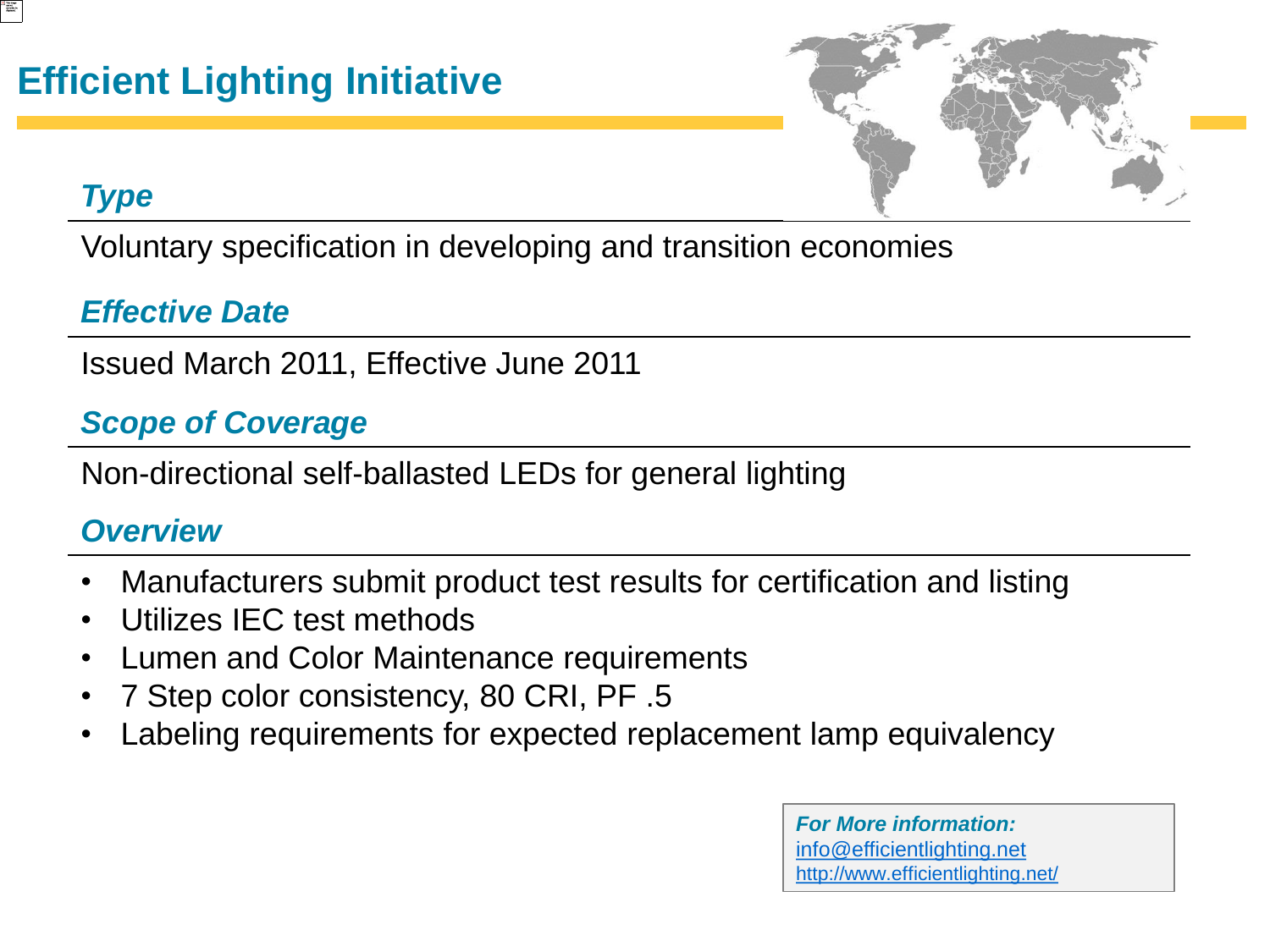### **lites.asia**

### *Type*

Voluntary specification for tropical climates

### *Region*

Tropical climates in member countries of Asia-Pacific Region

### *Effective Date*

In development; expected by ~2013

### *Scope of Coverage*

Omnidirectional and directional LEDs, downlights

### *Overview*

- Sets performance specifications for LED lamps to be used in tropical environments (higher heat, higher humidity)
- Proposes adjustments to industry test procedures (e.g. LM-79) that allow products to be tested under harsher ambient conditions

*For More information:* [info@lites.asia](mailto:info@lites.asia) <http://www.lites.asia/>

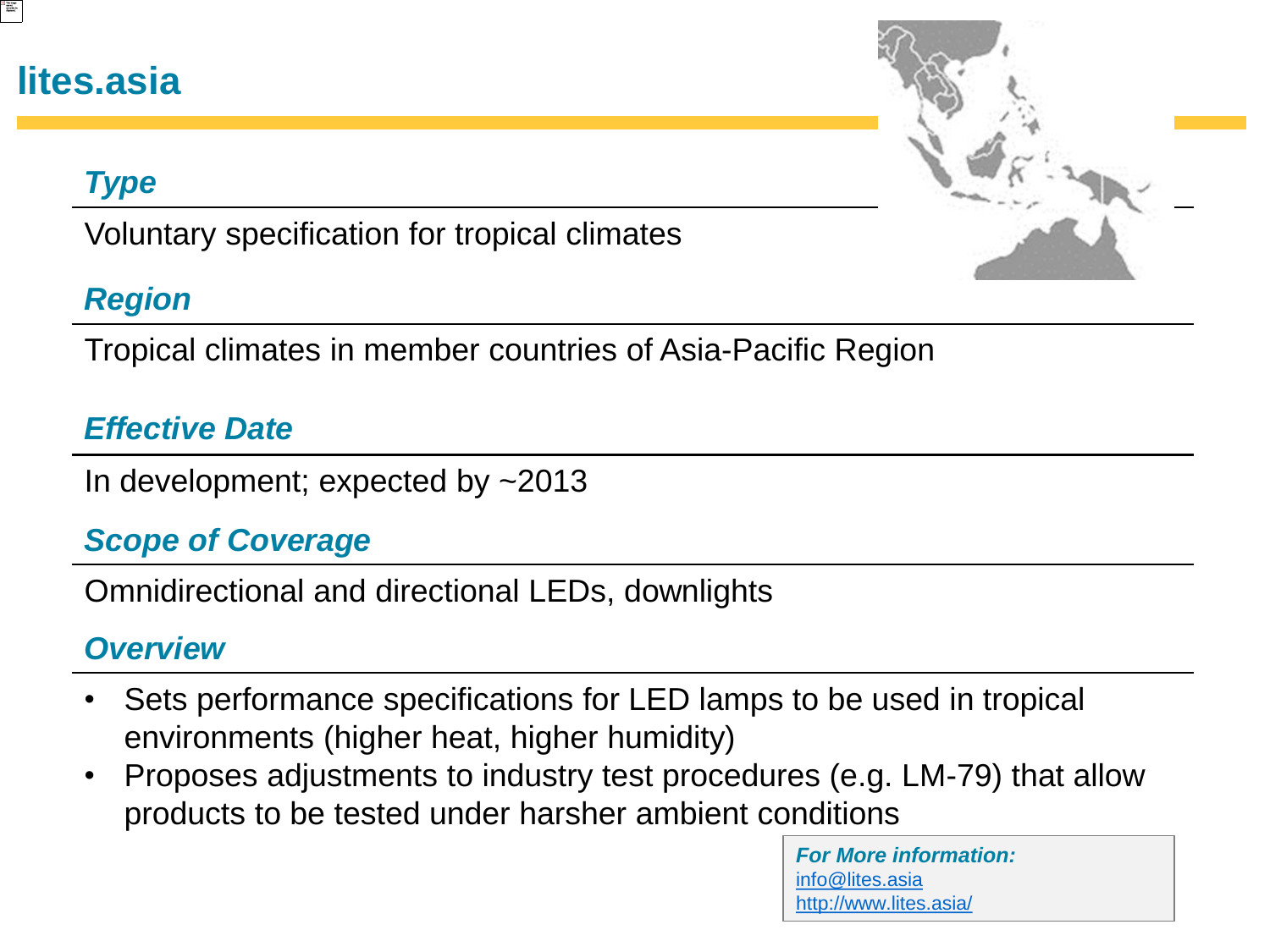## **Energy Saving Trust (UK)**

#### *Type*

Voluntary specification

### *Effective Date*

Version 2 adopted December 2009, effective 2010

### *Scope of Coverage*

Directional and non-directional LEDs with integral and non-integral drivers

### *Overview*

- Specification designed to help consumers make informed purchasing decisions
- Aims to identify top 10-20% of the market
- 6 CCT bins: 2700K, 3000K, 3500K, 4000K, 5000K, 6000K
- More aggressive specs were targeted for future revisions:
	- Color Rendering 80; *2011: 85CRI, 2012: 90CRI*
	- Color Consistency 7MPCD; *2011: 4MPCD, 2012: 2MPCD*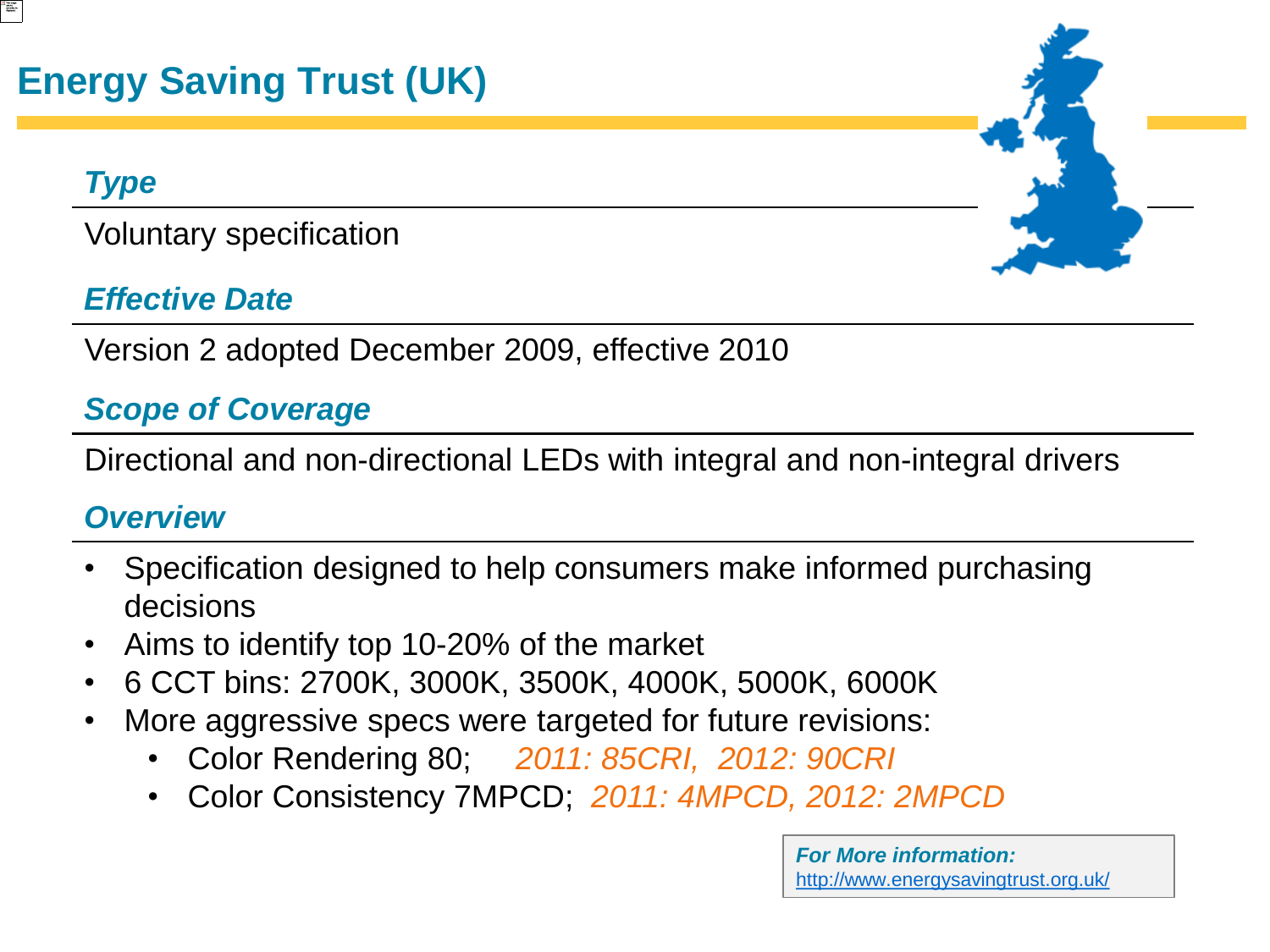### *Type*

Voluntary standards, performance and safety requirements

### *Effective Date*

2008

### *Scope of Coverage*

IS16102 (part 2): Self-ballasted LED lamps for general lighting

### *Overview*

- First national standards for general lighting LEDs
- Aimed at preventing consumer dissatisfaction with early market, low quality products and products that don't meet quality claims
- 6 CCT Bins
- Tiered approach to color consistency: Range from 2 to 7 Step consistency
- Power Factor >.9
- No minimum CRI (labeling requirements only)
- No minimum efficacy

*For More information:* <http://www.bis.org.in/>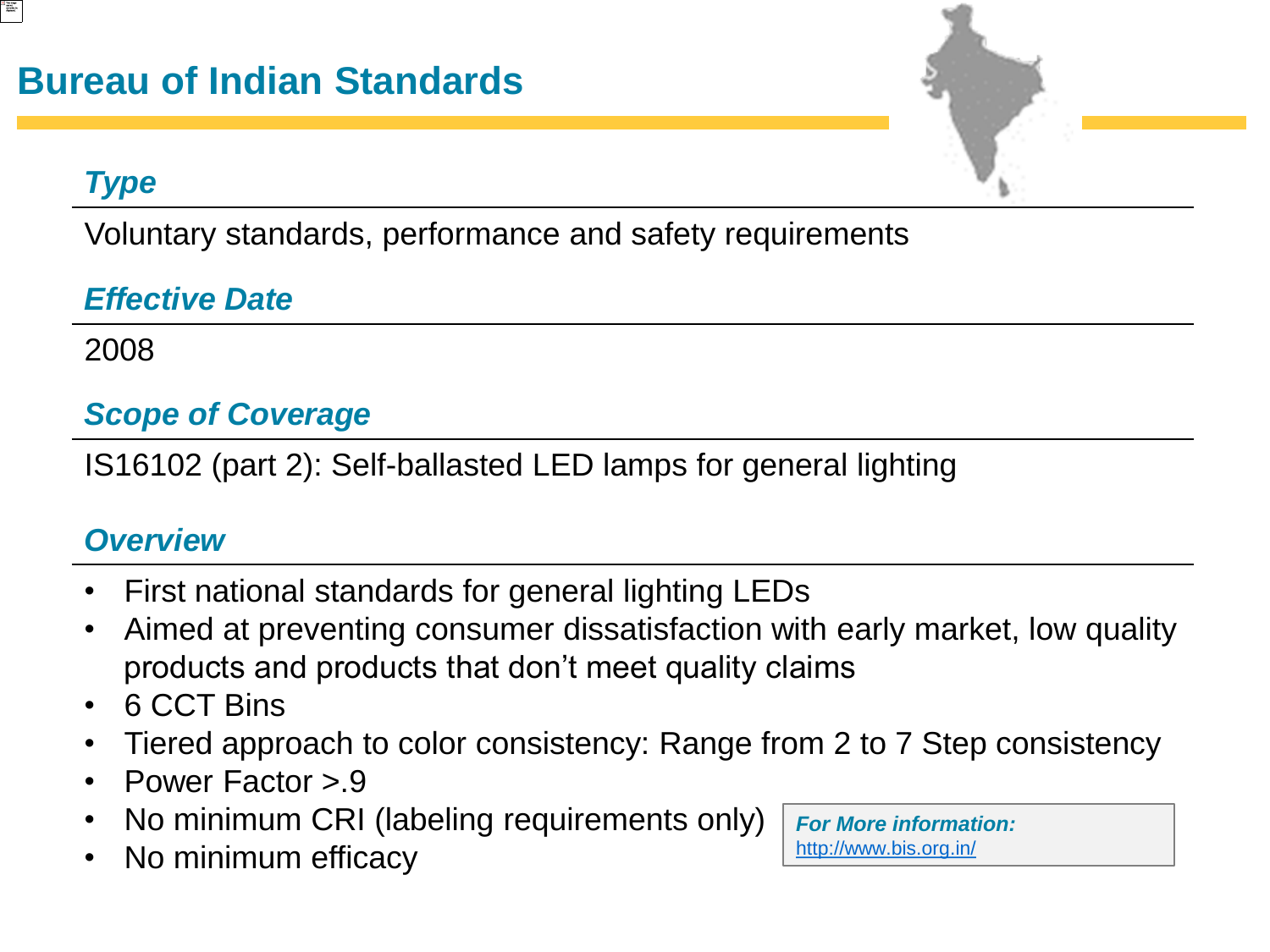### **China National Standards and Codes**

### *Type*

Voluntary standards

### *Adoption Date / Effective Date*

June 2010 / February 2011

### *Scope of Coverage*

GB/T 24908: Self-ballasted LED lamps for general lighting GB/T 24823: LED modules for general lighting

### *Overview*

- 6 CCT bins: 2700K, 3000K, 3500K, 4000K, 5000K, 6500K
- **Efficacy**
- CRI 80

*For More information:* <http://www.cn-standard.net/ebzdetail/545/DED3D541.shtml>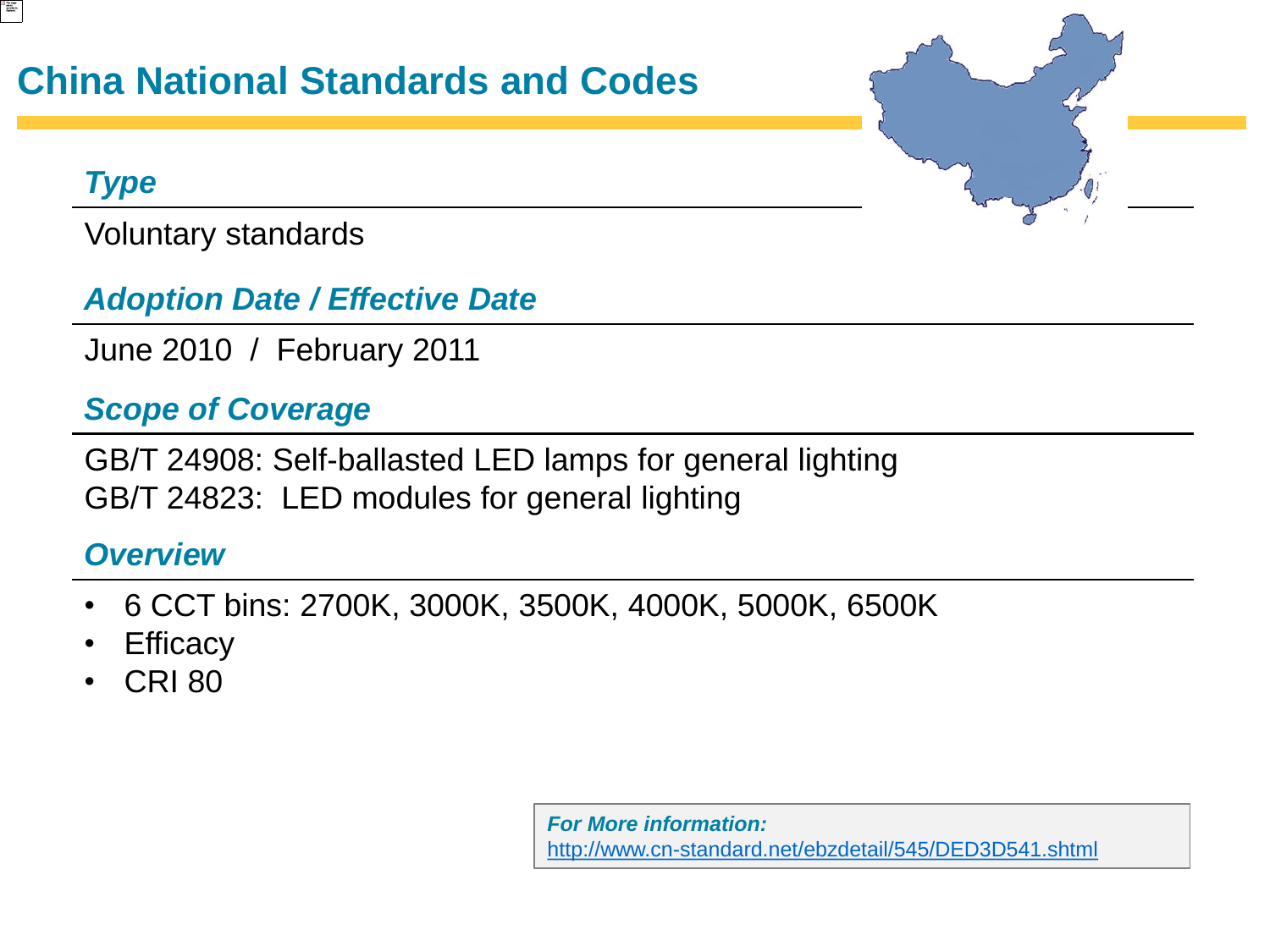## **ENERGY STAR (US EPA / DOE)**

### *Type*

Voluntary specification

### *Effective Date*



Integral LED Lamps Spec: Effective since August 2009 ENERGY STAR Lamps Spec: Under development, likely adoption 2013

### *Scope of Coverage*

New specification combining CFL and LED replacement lamps into one spec

### *Overview*

- Very robust specification
	- Efficacy, light output
	- Start time / Run-Up Time
	- Color / Light Quality (7 Step consistency, 4 color bins, 80 CRI)
	- Longevity (TBD, 3 year warranty)
	- Light Distribution
	- Power Factor (.7)
	- **Toxics**
	- Dimensional requirements

*For More information:* [http://www.energystar.gov/index.cfm?fuseaction=produc](http://www.energystar.gov/index.cfm?fuseaction=products_for_partners.showLightbulbs) ts for partners.showLightbulbs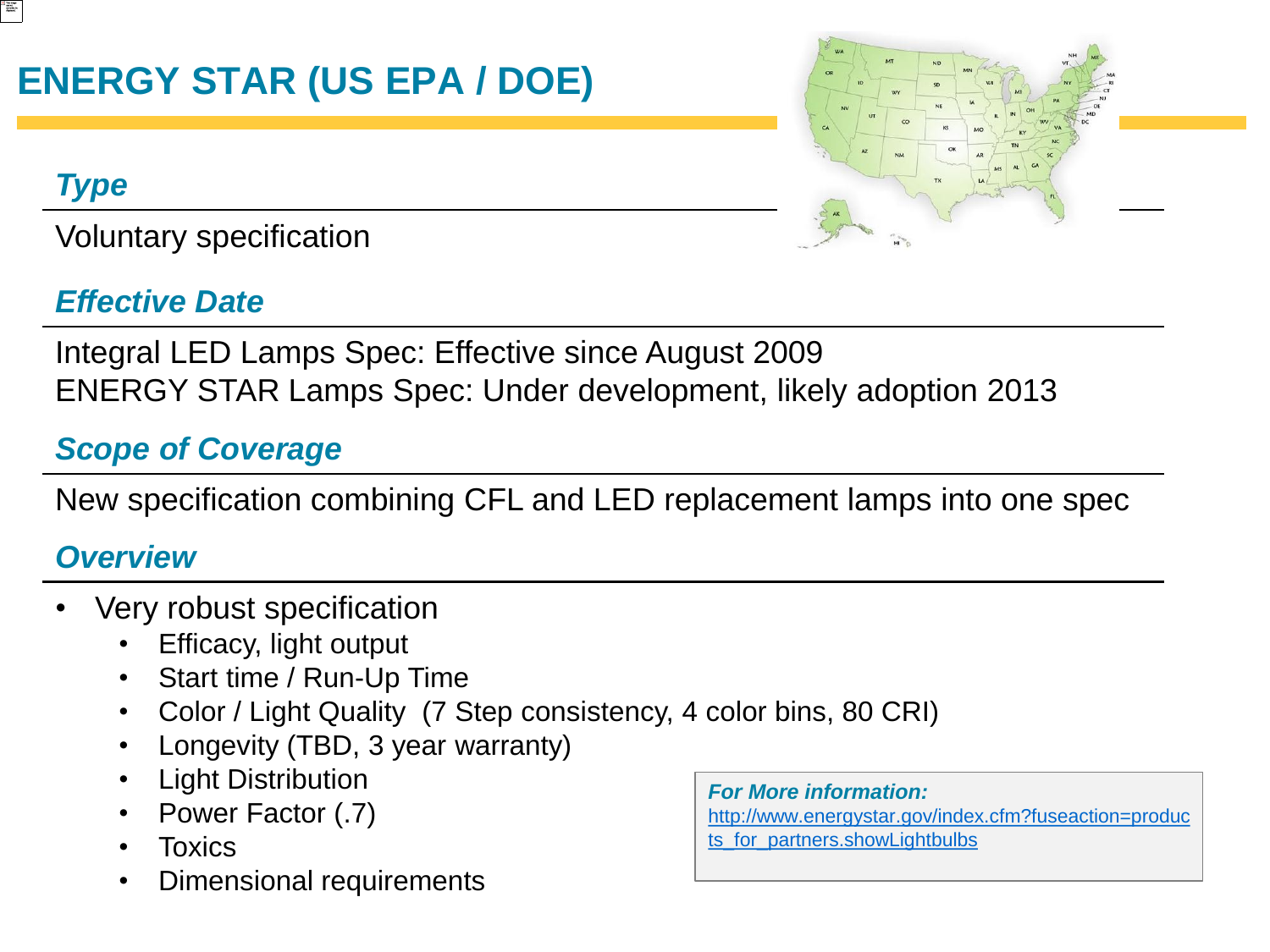### *Type*

Voluntary specification

### *Approval Date*

In development; expected approval late 2012

### *Scope of Coverage*

Directional and omni-directional replacement LED lamps (A, G, R, PAR, BR, etc.)

### *Overview*

- Requires ENERGY STAR equivalence, plus improved performance on other on specific parameters:
	- Color Quality
	- **Longevity**
	- Dimmability
	- **Light Distribution**
	- Power Factor
- Only 2 color bins: 2700K & 3000K

*For More information:* [http://www.energy.ca.gov/appliances/led\\_lamp\\_spec/](http://www.energy.ca.gov/appliances/led_lamp_spec/documents/) [documents/](http://www.energy.ca.gov/appliances/led_lamp_spec/documents/)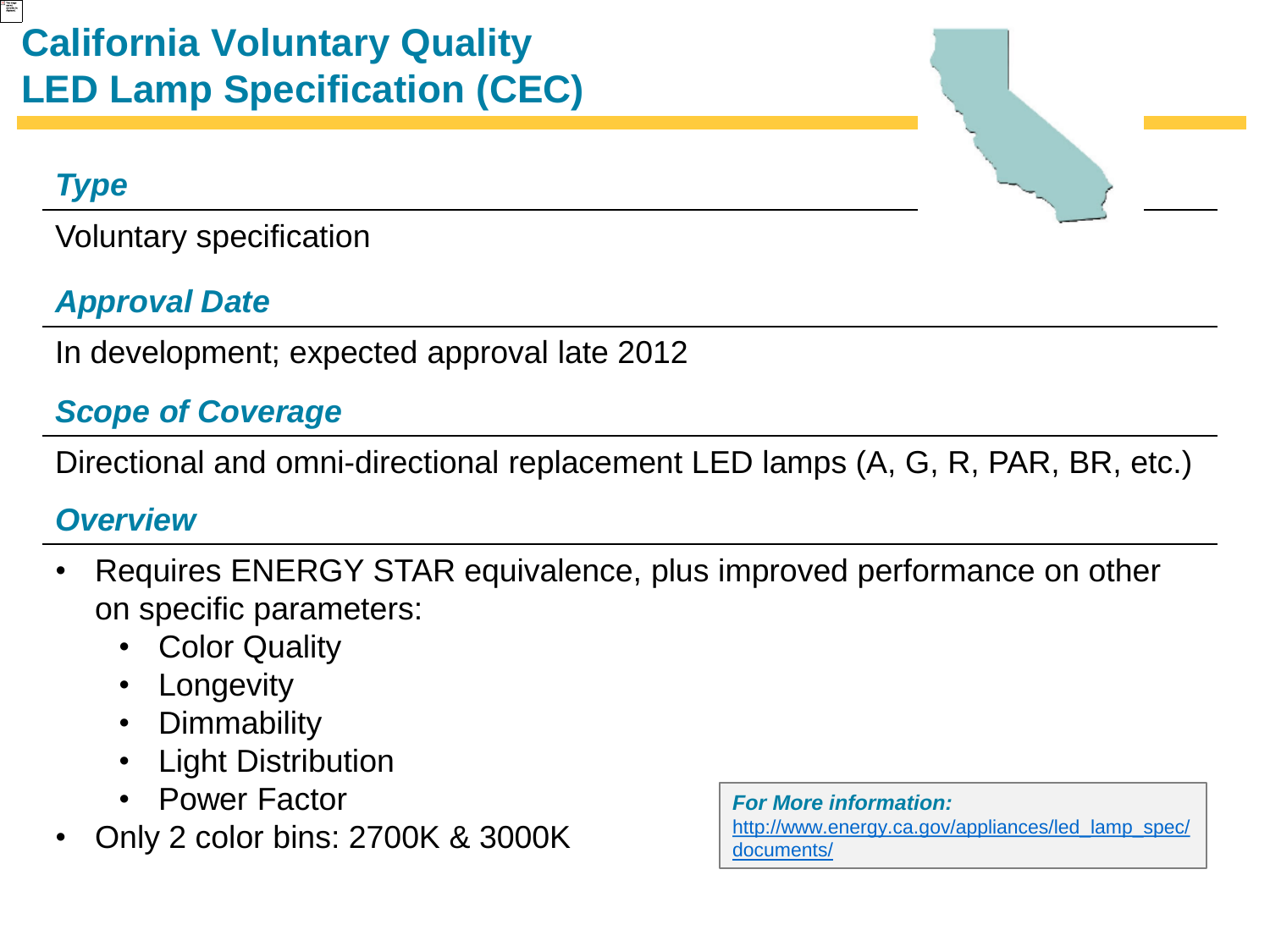### **Mandatory Quality Standards Around the World**

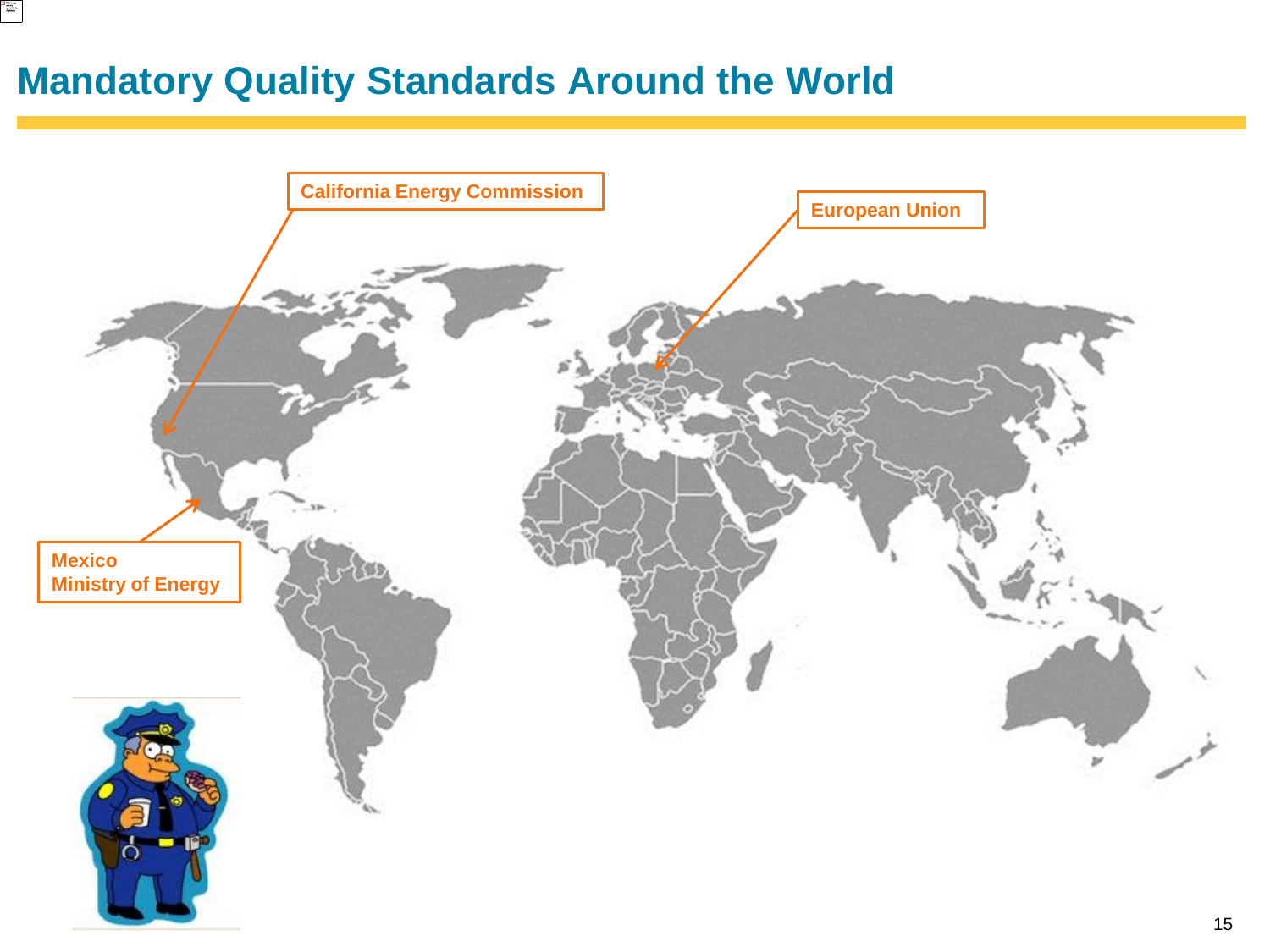### *Type*

Mandatory standards – NOM (Norma Oficial Mexicana)

### *Effective Date*

August 2012

### *Scope of Coverage*

Omnidirectional and directional LEDs

### *Overview*

- First Mandatory standards in the world for LED lamps
- Color Rendering (CRI 77)
- Efficacy, Power Factor (.5 .7 depending on wattage)
- 6 color bins, Minimal color consistency requirements
- Lumen Maintenance labeling requirements only. 3 year warranty.
- Thermal heat shock test procedure

*For More information: <http://www.economia-noms.gob.mx/noms/inicio.do> [http://en.presidencia.gob.mx/government/estructura-del](http://en.presidencia.gob.mx/government/estructura-del-gobierno-federal/)[gobierno-federal/](http://en.presidencia.gob.mx/government/estructura-del-gobierno-federal/)*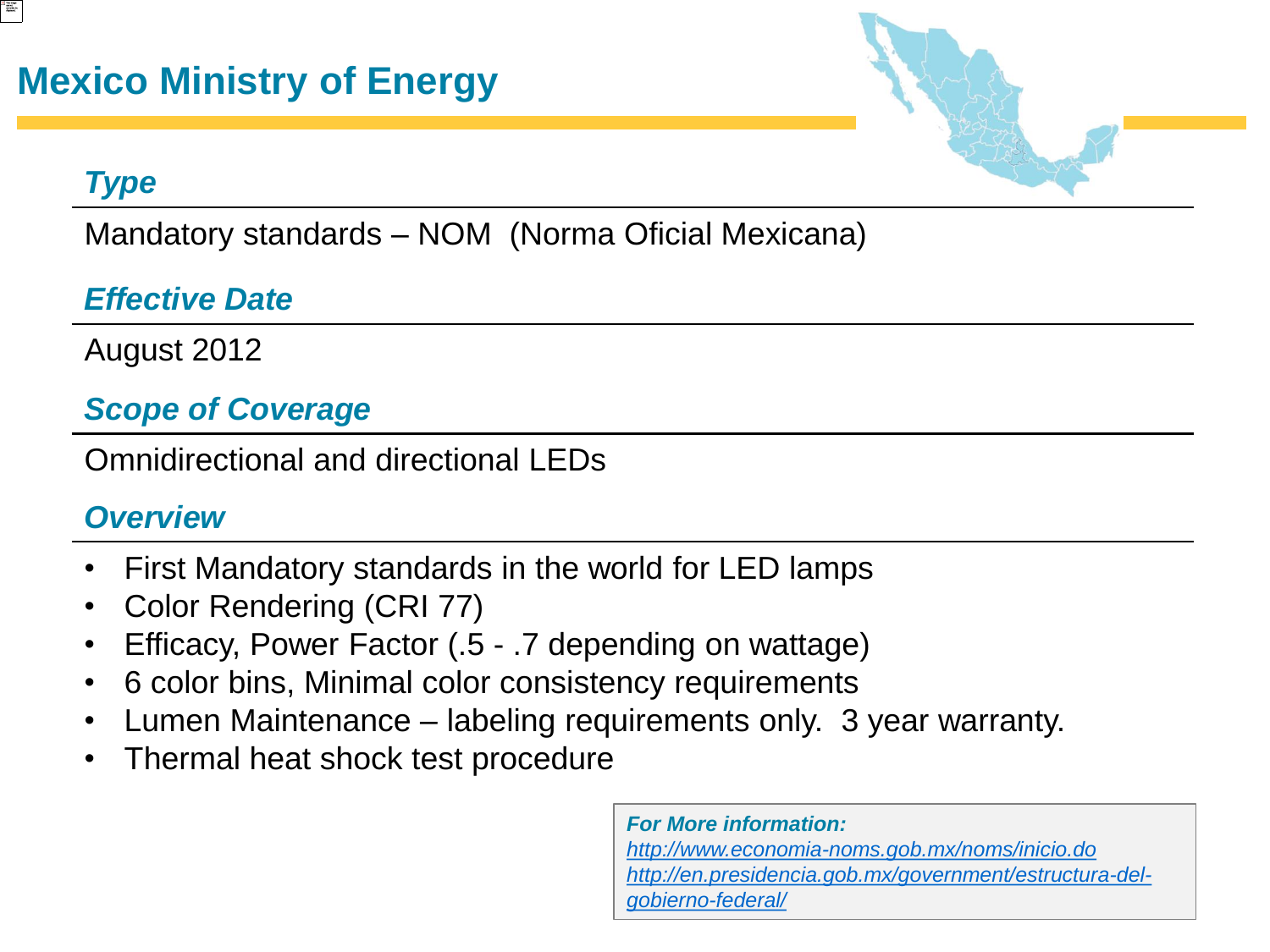### **European Union**

### *Type*

Mandatory performance and labeling standards

### *Region*

EU member states plus the European Economic Area countries (Luxembourg, Norway and Iceland): 30 countries total

### *Adoption Date*

Adopted July 2012, *publication pending (with effective date)*

### *Scope of Coverage*

Non-directional and directional LED Replacement Lamps

### *Overview (based on early drafts)*

- Includes 4 different lifetime related metrics
- CRI 80
- 6 Color Steps
- Start Time, Warm Up Time, Power Factor

*For More information: [http://www.eceee.org/Eco\\_design/prod](http://www.eceee.org/Eco_design/products/directional_lighting/) [ucts/directional\\_lighting/](http://www.eceee.org/Eco_design/products/directional_lighting/)*

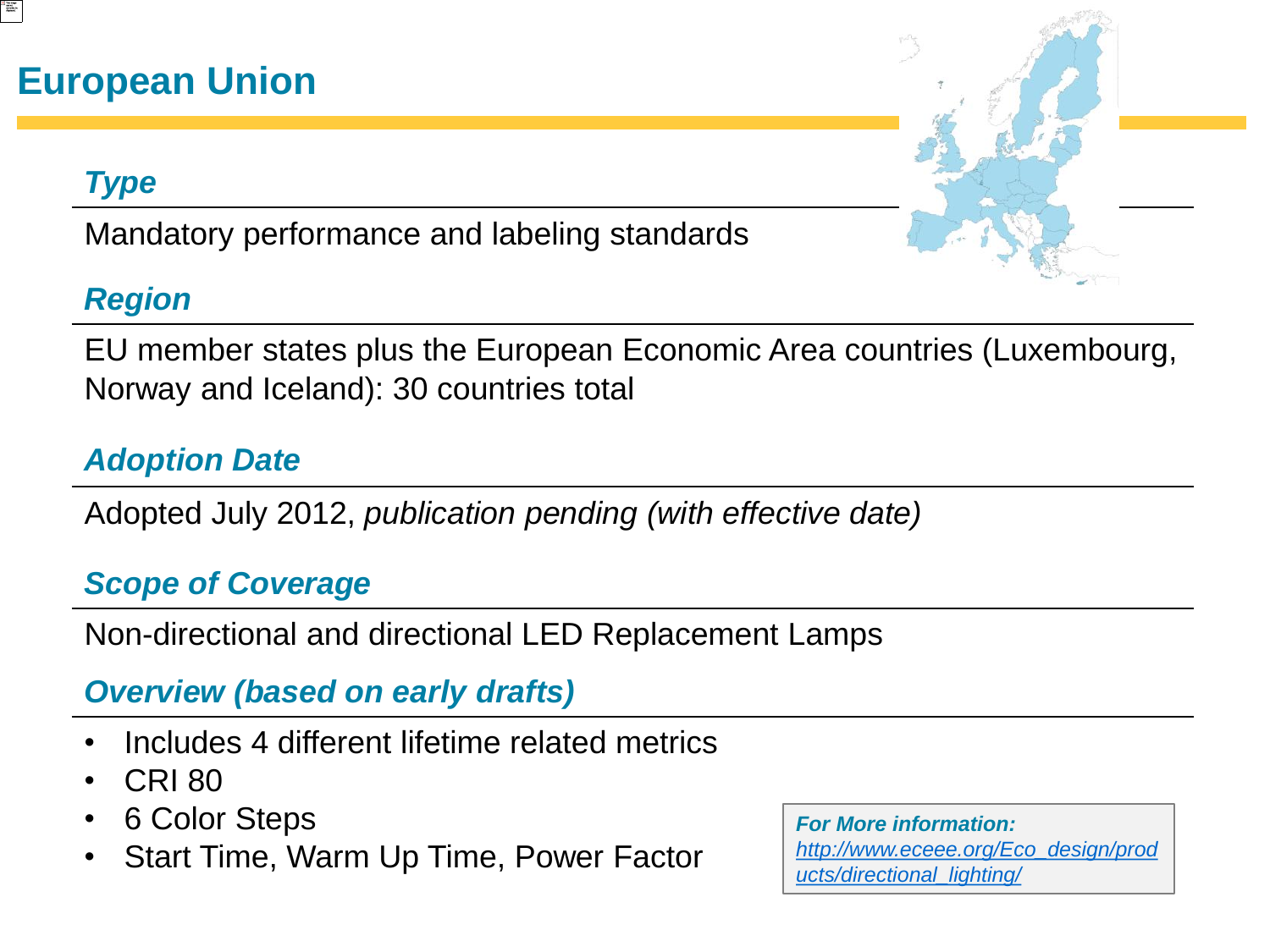### *Proposed* **California Title 20 Mandatory Standard**

#### *Type*

Mandatory Standard

### *Approval Date*

Proposal in early development stages; possible effective date 2015/2016

### *Scope of Coverage*

Non-directional and directional replacement LED lamps

### *Overview*

- All levels still TBD:
	- Color Quality
	- Longevity
	- Dimmability
	- Directionality
	- Efficacy
	- Power Factor

*For More information:* [http://www.energy.ca.gov/appliances/2012](http://www.energy.ca.gov/appliances/2012rulemaking/) [rulemaking/](http://www.energy.ca.gov/appliances/2012rulemaking/)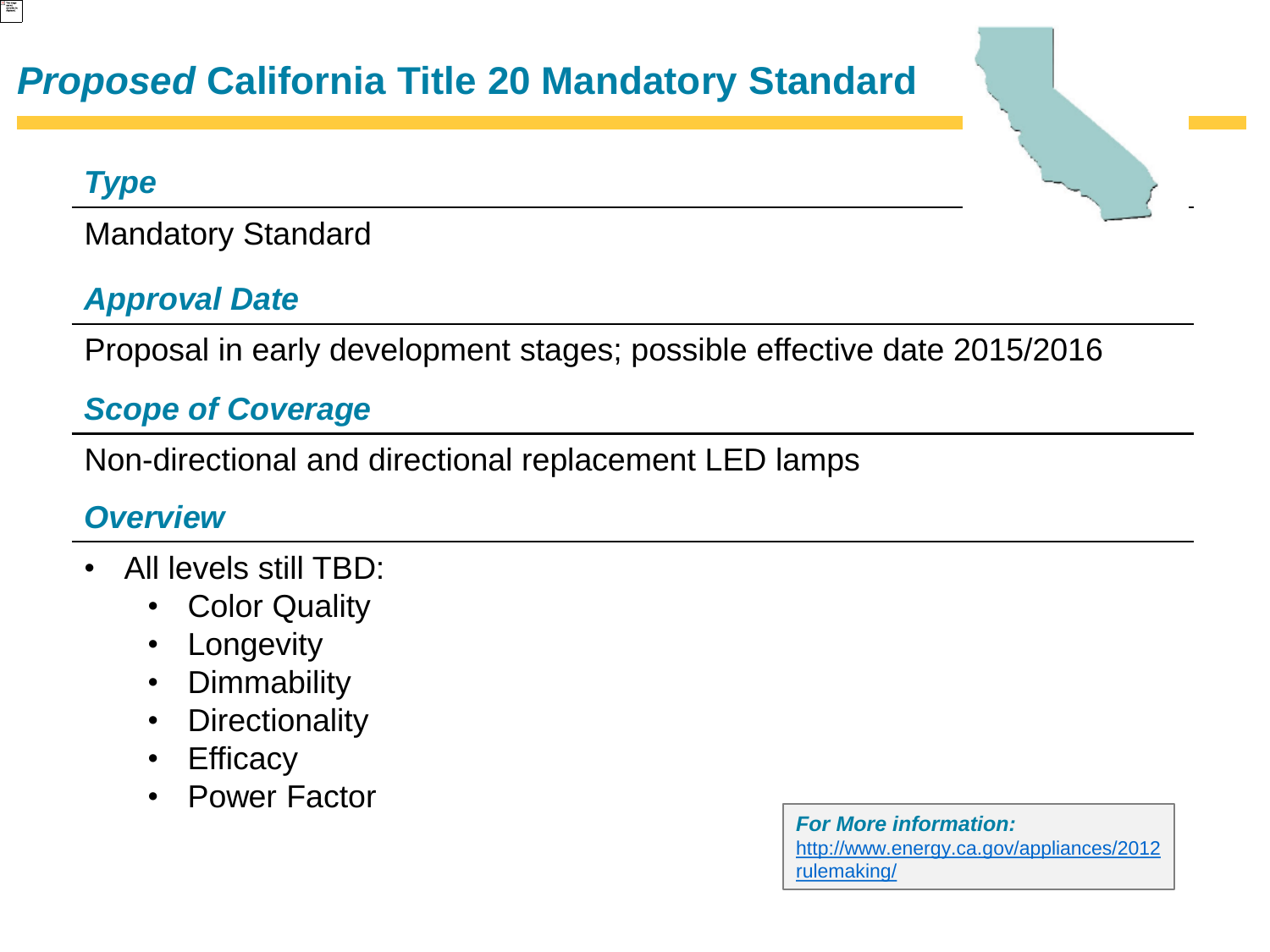### **Coordination**

**Opportunities** 

#### *Test Procedures*

Dimming, Life Time (catastrophic failure), Stress Testing, Flicker

### *Rulemaking and Analysis*

Feasibility Analysis, Cost-effectiveness Analysis, Product Testing, Human Factors Research, Stakeholder Comments

**Challenges** 

#### *The world isn't that small after all*

Distance / Time Zones; Language Barriers; Cultural Differences

### *Confidentiality*

Rulemaking efforts often involve sensitive information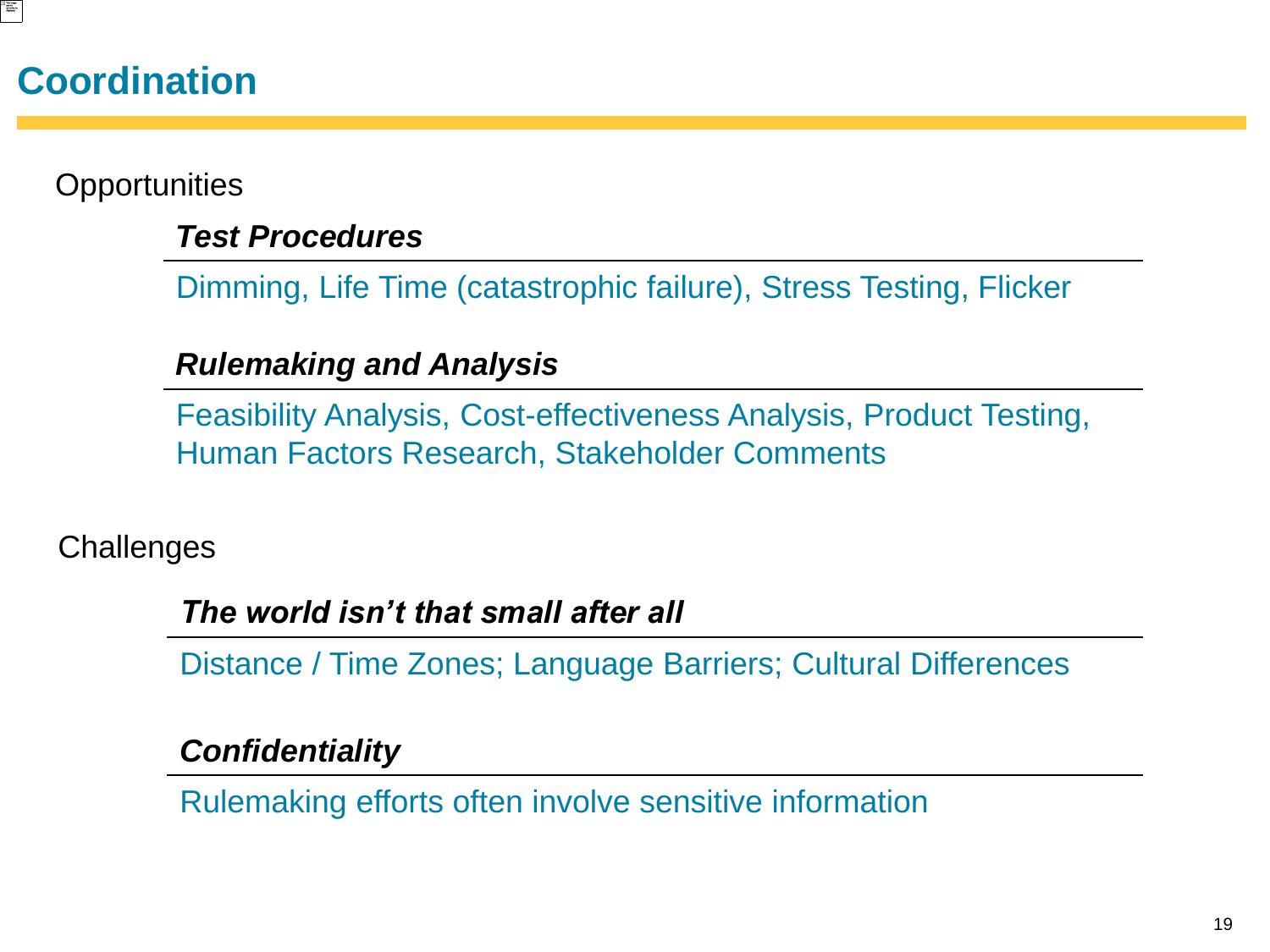#### **CLASP – The Collaborative Labeling & Appliance Standards Program**

### *Mission:*

To serve as the primary resource and voice for appliance, lighting and equipment energy efficiency worldwide.

### *Resources:*

Global S&L Database – An online resource that allows policy makers and S&L practitioners to compare policies and regulations across countries. [http://www.clasponline.org/ResourcesTools/Tools/SL\\_Search](http://www.clasponline.org/ResourcesTools/Tools/SL_Search)

Assessment of Opportunities for Global Harmonization of Minimum Energy Performance Standards and Test Standards for Lighting Products [http://www.clasponline.org/en/ResourcesTools/Resources/StandardsLabelingResourceLibrary/2011/Global-Harmonization-](http://www.clasponline.org/en/ResourcesTools/Resources/StandardsLabelingResourceLibrary/2011/Global-Harmonization-Lighting-MEPS-TestStandards)[Lighting-MEPS-TestStandards](http://www.clasponline.org/en/ResourcesTools/Resources/StandardsLabelingResourceLibrary/2011/Global-Harmonization-Lighting-MEPS-TestStandards)

<http://www.clasponline.org/>